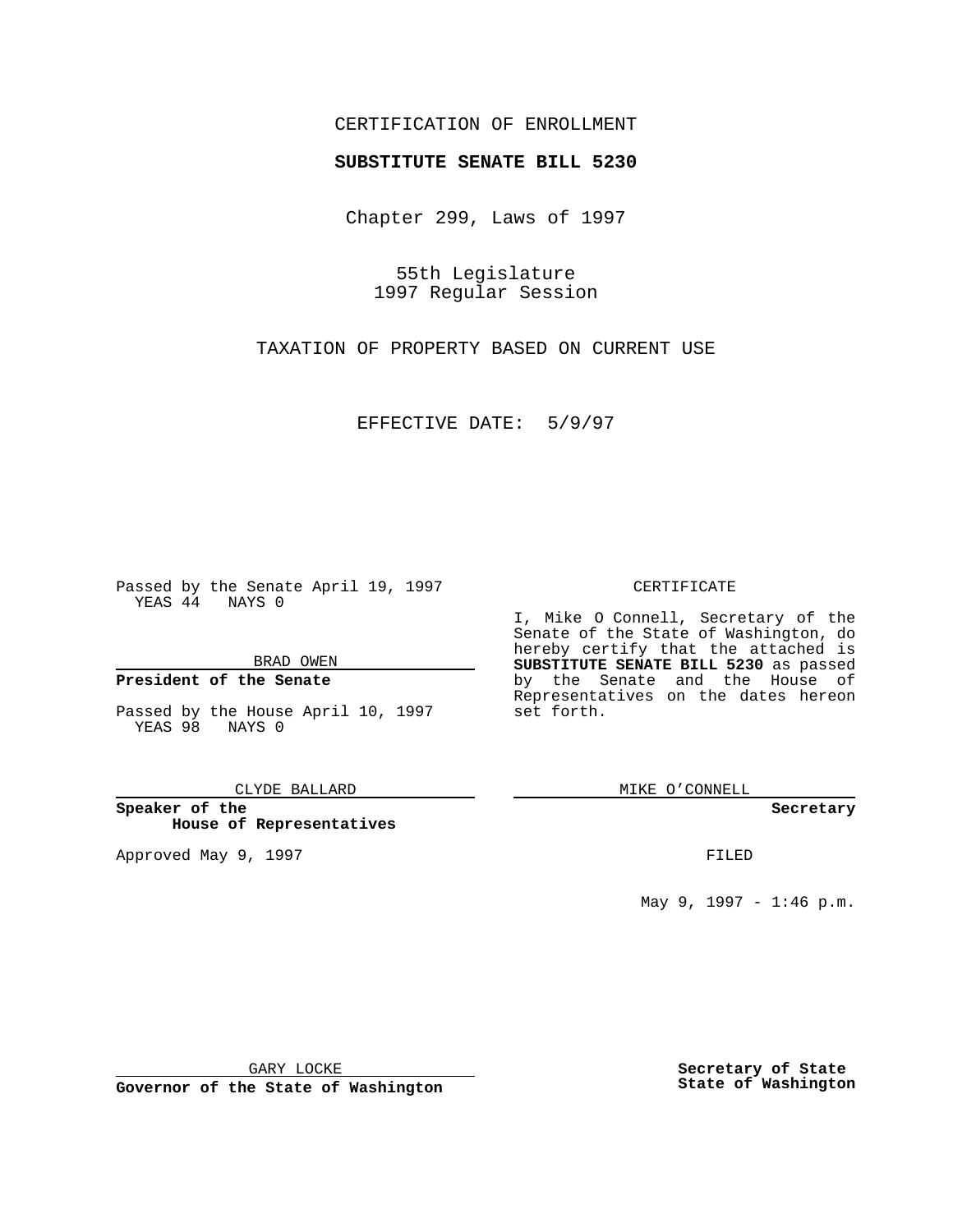## **SUBSTITUTE SENATE BILL 5230** \_\_\_\_\_\_\_\_\_\_\_\_\_\_\_\_\_\_\_\_\_\_\_\_\_\_\_\_\_\_\_\_\_\_\_\_\_\_\_\_\_\_\_\_\_\_\_

\_\_\_\_\_\_\_\_\_\_\_\_\_\_\_\_\_\_\_\_\_\_\_\_\_\_\_\_\_\_\_\_\_\_\_\_\_\_\_\_\_\_\_\_\_\_\_

## AS AMENDED BY THE HOUSE

Passed Legislature - 1997 Regular Session

### **State of Washington 55th Legislature 1997 Regular Session**

**By** Senate Committee on Ways & Means (originally sponsored by Senators Rossi, Haugen, McCaslin, McDonald and Hale)

Read first time 03/10/97.

 AN ACT Relating to current use taxation provisions; amending RCW 84.33.120, 84.33.140, and 84.33.145; and declaring an emergency.

BE IT ENACTED BY THE LEGISLATURE OF THE STATE OF WASHINGTON:

 **Sec. 1.** RCW 84.33.120 and 1995 c 330 s 1 are each amended to read as follows:

 (1) In preparing the assessment rolls as of January 1, 1982, for taxes payable in 1983 and each January 1st thereafter, the assessor shall list each parcel of forest land at a value with respect to the grade and class provided in this subsection and adjusted as provided in subsection (2) of this section and shall compute the assessed value of the land by using the same assessment ratio he or she applies generally in computing the assessed value of other property in his or her county. Values for the several grades of bare forest land shall be as follows.

| 14 | LAND         | OPERABILITY | VALUES   |
|----|--------------|-------------|----------|
| 15 | <b>GRADE</b> | CLASS       | PER ACRE |
| 16 |              |             |          |
| 17 |              |             | \$141    |
| 18 |              | 2           | 136      |
| 19 |              | 3           | 131      |
|    |              |             |          |

p. 1 SSB 5230.SL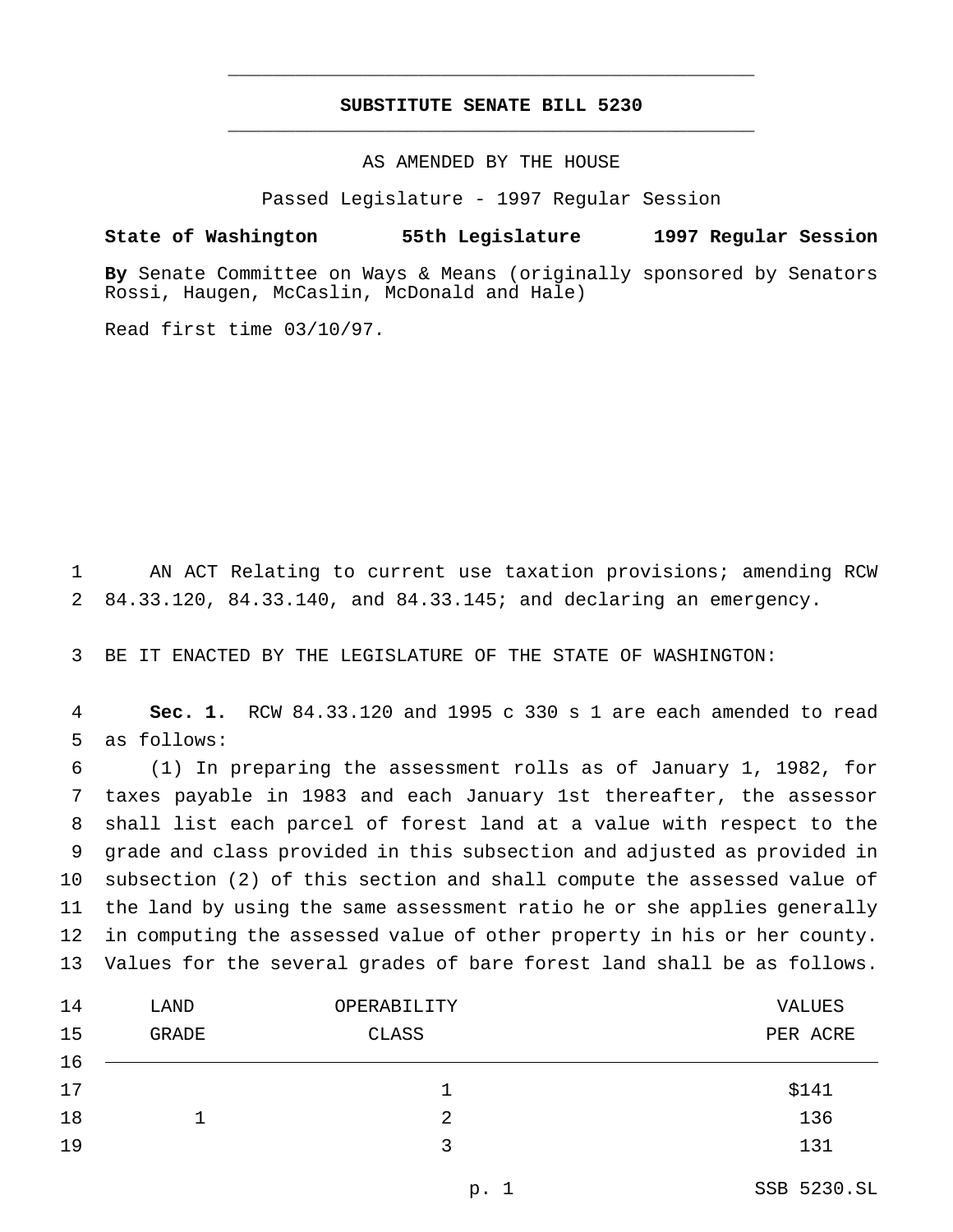| $\mathbf 1$    |                | $\overline{4}$ | 95          |
|----------------|----------------|----------------|-------------|
| $\sqrt{2}$     |                |                |             |
| $\mathsf{3}$   |                | $\mathbf 1$    | 118         |
| $\overline{4}$ | $\overline{a}$ | $\overline{a}$ | 114         |
| 5              |                | $\mathsf{3}$   | $110$       |
| $\epsilon$     |                | $\overline{4}$ | $8\,0$      |
| $\sqrt{ }$     |                |                |             |
| $\,8\,$        |                | $\mathbf 1$    | 93          |
| $\mathsf 9$    | $\mathsf{3}$   | $\overline{a}$ | $90$        |
| $10\,$         |                | $\mathsf{3}$   | 87          |
| $11\,$         |                | $\overline{4}$ | 66          |
| $12\,$         |                |                |             |
| $13\,$         |                | $\mathbf 1$    | $70\,$      |
| $14\,$         | $\overline{4}$ | $\sqrt{2}$     | 68          |
| $15\,$         |                | $\mathsf{3}$   | 66          |
| $16$           |                | $\overline{4}$ | 52          |
| $17$           |                |                |             |
| $18\,$         |                | $\mathbf 1$    | 51          |
| 19             | 5              | $\overline{a}$ | $4\,8$      |
| $20\,$         |                | $\mathsf{3}$   | $4\sqrt{6}$ |
| $21\,$         |                | $\overline{4}$ | $31\,$      |
| $2\sqrt{2}$    |                |                |             |
| 23             |                | $\mathbf 1$    | $26\,$      |
| $2\sqrt{4}$    | $\epsilon$     | $\sqrt{2}$     | 25          |
| $25\,$         |                | $\mathsf{3}$   | $25\,$      |
| $26\,$         |                | $\bf 4$        | $2\sqrt{3}$ |
| $2\,7$         |                |                |             |
| $2\,8$         |                | $\mathbf 1$    | $12\,$      |
| 29             | $\sqrt{ }$     | $\sqrt{2}$     | $12\,$      |
| 30             |                | $\mathsf{3}$   | $11\,$      |
| 31             |                | $\,4$          | $11\,$      |
| 32             |                |                |             |
| $33$           | $\,8\,$        |                | $\mathbf 1$ |
| 34             |                |                |             |

 (2) On or before December 31, 1981, the department shall adjust, by rule under chapter 34.05 RCW, the forest land values contained in subsection (1) of this section in accordance with this subsection, and shall certify these adjusted values to the county assessor for his or her use in preparing the assessment rolls as of January 1, 1982. For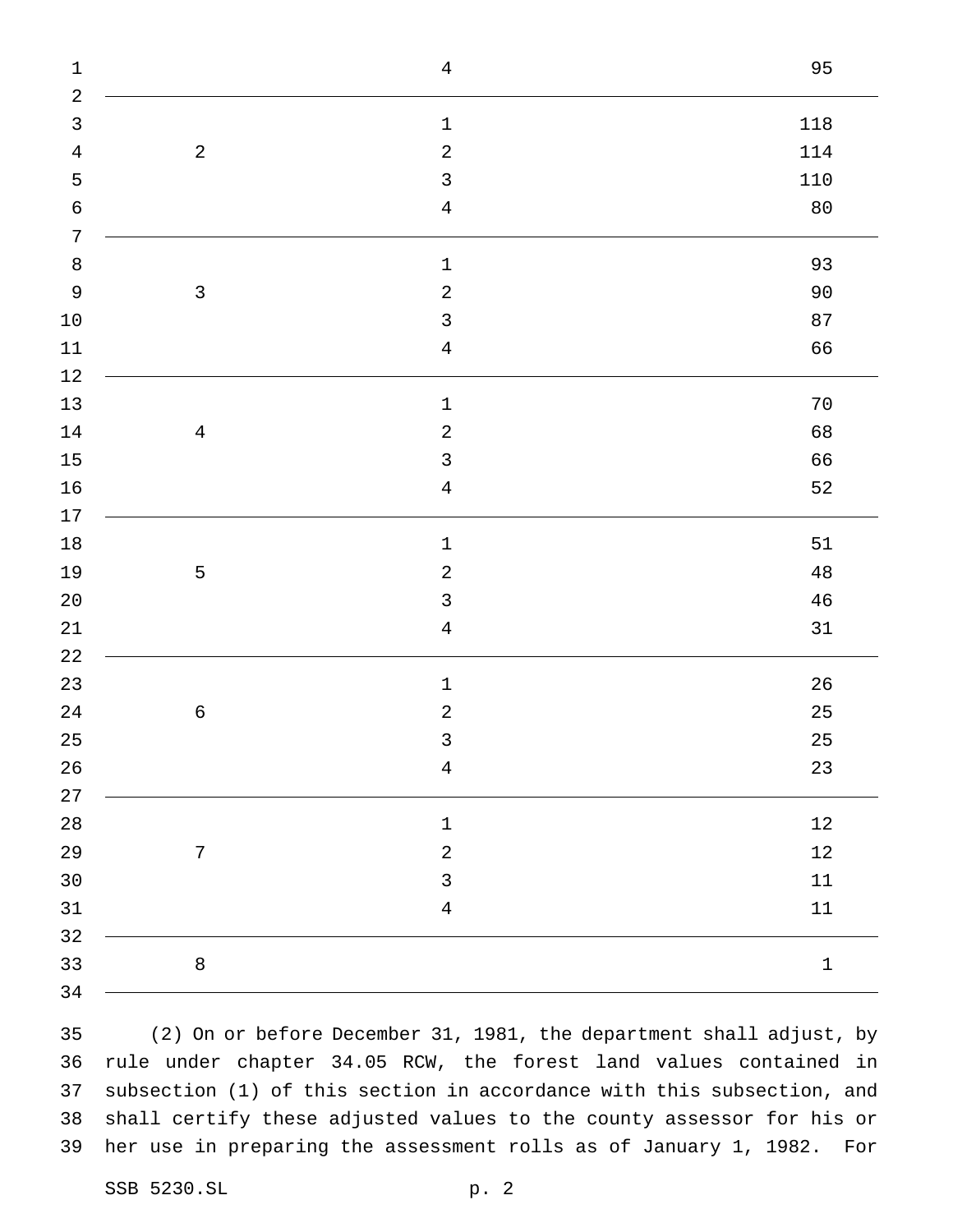the adjustment to be made on or before December 31, 1981, for use in the 1982 assessment year, the department shall:

 (a) Divide the aggregate value of all timber harvested within the state between July 1, 1976, and June 30, 1981, by the aggregate harvest volume for the same period, as determined from the harvester excise tax returns filed with the department under RCW 82.04.291 and 84.33.071; and

 (b) Divide the aggregate value of all timber harvested within the state between July 1, 1975, and June 30, 1980, by the aggregate harvest volume for the same period, as determined from the harvester excise tax returns filed with the department under RCW 82.04.291 and 84.33.071; and

 (c) Adjust the forest land values contained in subsection (1) of this section by a percentage equal to one-half of the percentage change in the average values of harvested timber reflected by comparing the resultant values calculated under (a) and (b) of this subsection.

 For the adjustments to be made on or before December 31, 1982, and each succeeding year thereafter, the same procedure shall be followed as described in this subsection utilizing harvester excise tax returns filed under RCW 82.04.291 and this chapter except that this adjustment shall be made to the prior year's adjusted value, and the five-year periods for calculating average harvested timber values shall be successively one year more recent.

 (3) In preparing the assessment roll for 1972 and each year thereafter, the assessor shall enter as the true and fair value of each parcel of forest land the appropriate grade value certified to him or her by the department of revenue, and he or she shall compute the assessed value of such land by using the same assessment ratio he or she applies generally in computing the assessed value of other property in his or her county. In preparing the assessment roll for 1975 and each year thereafter, the assessor shall assess and value as classified forest land all forest land that is not then designated pursuant to RCW 84.33.120(4) or 84.33.130 and shall make a notation of such classification upon the assessment and tax rolls. On or before January 15 of the first year in which such notation is made, the assessor shall mail notice by certified mail to the owner that such land has been classified as forest land and is subject to the compensating tax imposed by this section. If the owner desires not to have such land assessed and valued as classified forest land, he or she shall give the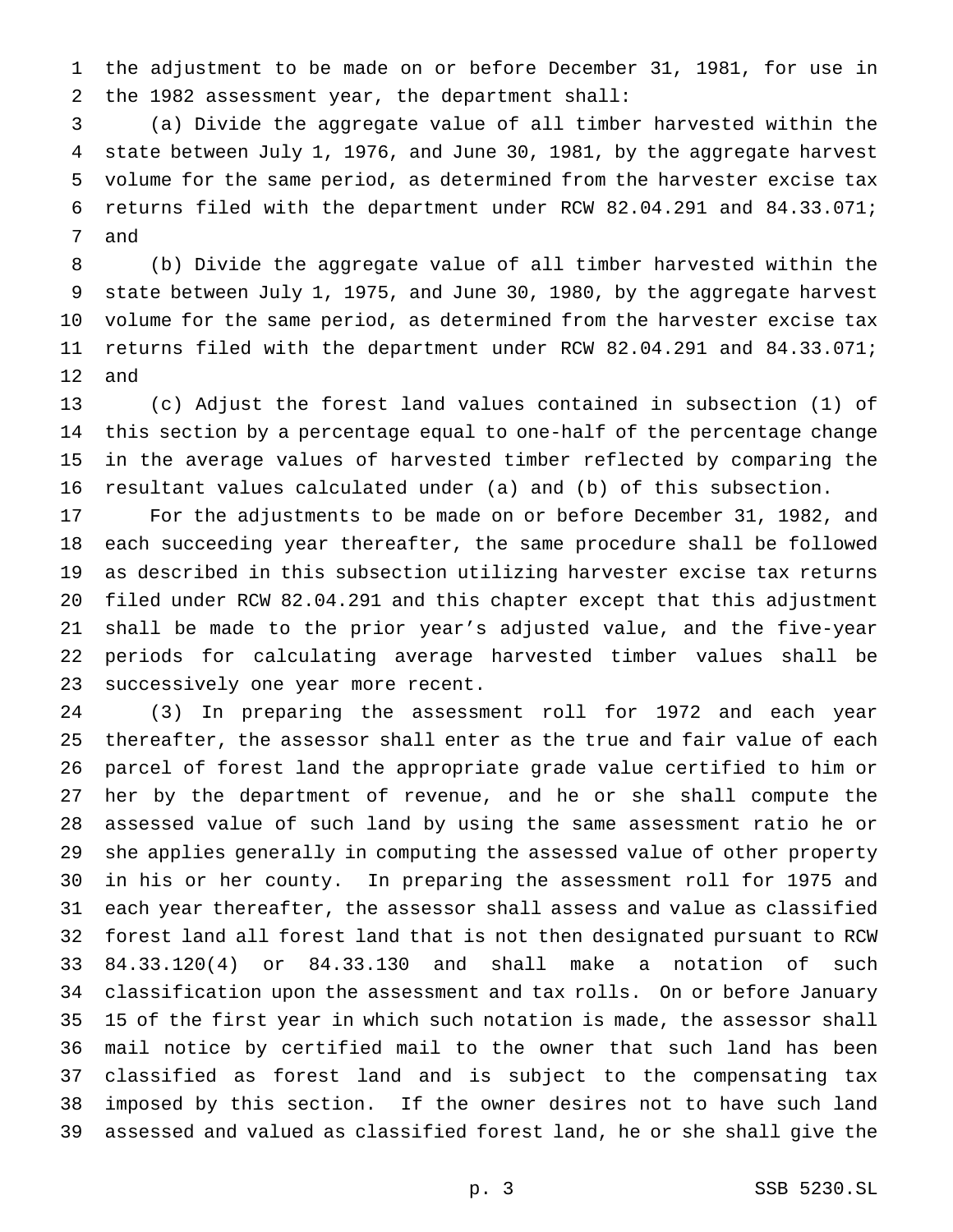assessor written notice thereof on or before March 31 of such year and the assessor shall remove from the assessment and tax rolls the classification notation entered pursuant to this subsection, and shall thereafter assess and value such land in the manner provided by law other than this chapter 84.33 RCW.

 (4) In any year commencing with 1972, an owner of land which is assessed and valued by the assessor other than pursuant to the procedures set forth in RCW 84.33.110 and this section, and which has, in the immediately preceding year, been assessed and valued by the assessor as forest land, may appeal to the county board of equalization by filing an application with the board in the manner prescribed in subsection (2) of RCW 84.33.130. The county board shall afford the applicant an opportunity to be heard if the application so requests and shall act upon the application in the manner prescribed in subsection (3) of RCW 84.33.130.

 (5) Land that has been assessed and valued as classified forest land as of any year commencing with 1975 assessment year or earlier shall continue to be so assessed and valued until removal of classification by the assessor only upon the occurrence of one of the following events:

 (a) Receipt of notice from the owner to remove such land from classification as forest land;

 (b) Sale or transfer to an ownership making such land exempt from ad valorem taxation;

 (c) Determination by the assessor, after giving the owner written notice and an opportunity to be heard, that, because of actions taken by the owner, such land is no longer primarily devoted to and used for growing and harvesting timber. However, land shall not be removed from classification if a governmental agency, organization, or other 30 recipient identified in subsection (9) or (10) of this section as exempt from the payment of compensating tax has manifested its intent in writing or by other official action to acquire a property interest in classified forest land by means of a transaction that qualifies for 34 an exemption under subsection (9) or (10) of this section. The governmental agency, organization, or recipient shall annually provide the assessor of the county in which the land is located reasonable evidence in writing of the intent to acquire the classified land as long as the intent continues or within sixty days of a request by the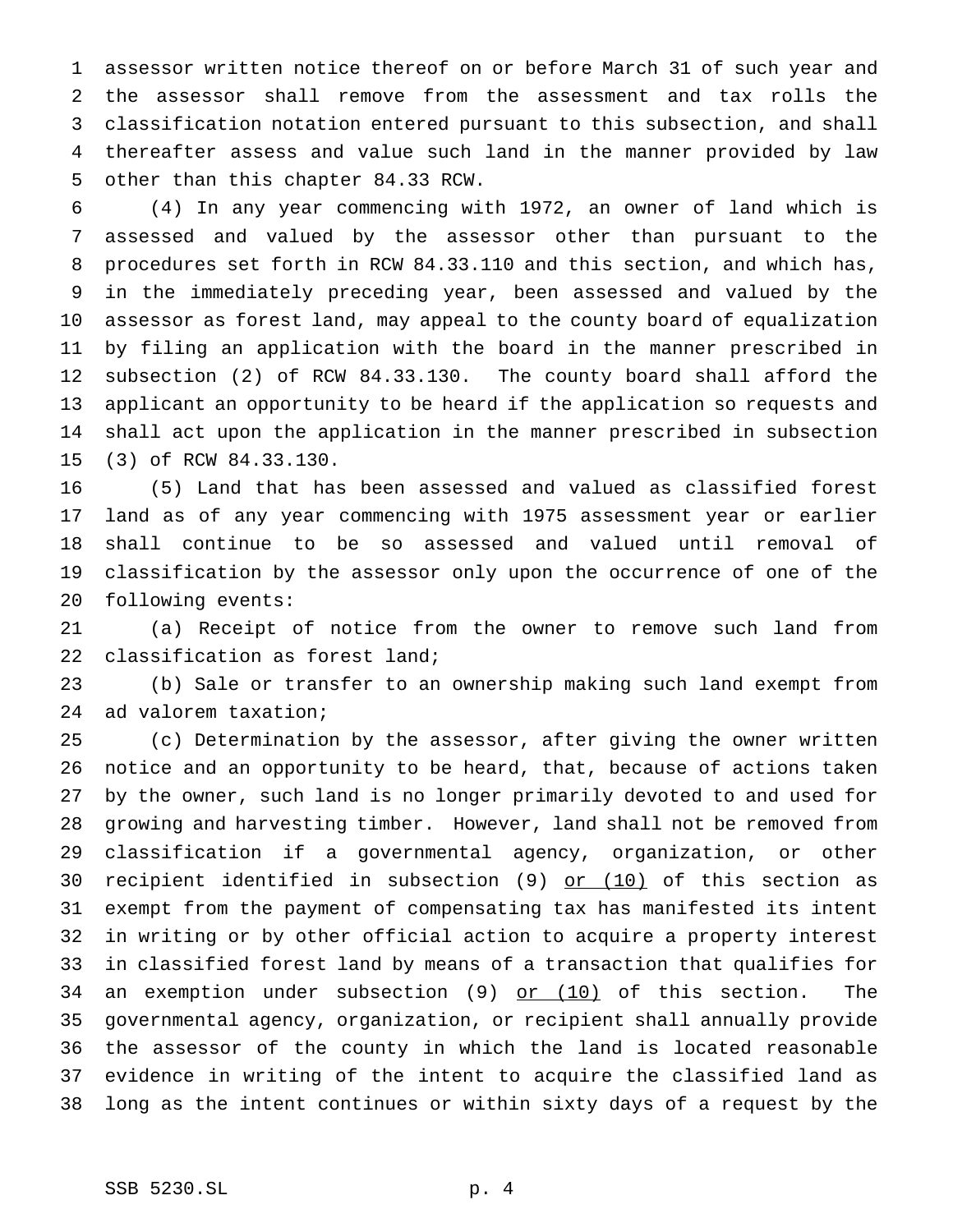assessor. The assessor may not request this evidence more than once in a calendar year;

 (d) Determination that a higher and better use exists for such land than growing and harvesting timber after giving the owner written notice and an opportunity to be heard;

 (e) Sale or transfer of all or a portion of such land to a new owner, unless the new owner has signed a notice of forest land classification continuance, except transfer to an owner who is an heir or devisee of a deceased owner, shall not, by itself, result in removal of classification. The signed notice of continuance shall be attached to the real estate excise tax affidavit provided for in RCW 82.45.150. The notice of continuance shall be on a form prepared by the department of revenue. If the notice of continuance is not signed by the new owner and attached to the real estate excise tax affidavit, all compensating taxes calculated pursuant to subsection (7) of this section shall become due and payable by the seller or transferor at time of sale. The county auditor shall not accept an instrument of conveyance of classified forest land for filing or recording unless the new owner has signed the notice of continuance or the compensating tax has been paid. The seller, transferor, or new owner may appeal the new assessed valuation calculated under subsection (7) of this section to the county board of equalization. Jurisdiction is hereby conferred on the county board of equalization to hear these appeals.

 The assessor shall remove classification pursuant to (c) or (d) of this subsection prior to September 30 of the year prior to the assessment year for which termination of classification is to be effective. Removal of classification as forest land upon occurrence of (a), (b), (d), or (e) of this subsection shall apply only to the land affected, and upon occurrence of (c) of this subsection shall apply only to the actual area of land no longer primarily devoted to and used for growing and harvesting timber: PROVIDED, That any remaining classified forest land meets necessary definitions of forest land 33 pursuant to RCW 84.33.100 ((as now or hereafter amended)).

 (6) Within thirty days after such removal of classification as forest land, the assessor shall notify the owner in writing setting forth the reasons for such removal. The owner of such land shall thereupon have the right to apply for designation of such land as forest land pursuant to subsection (4) of this section or RCW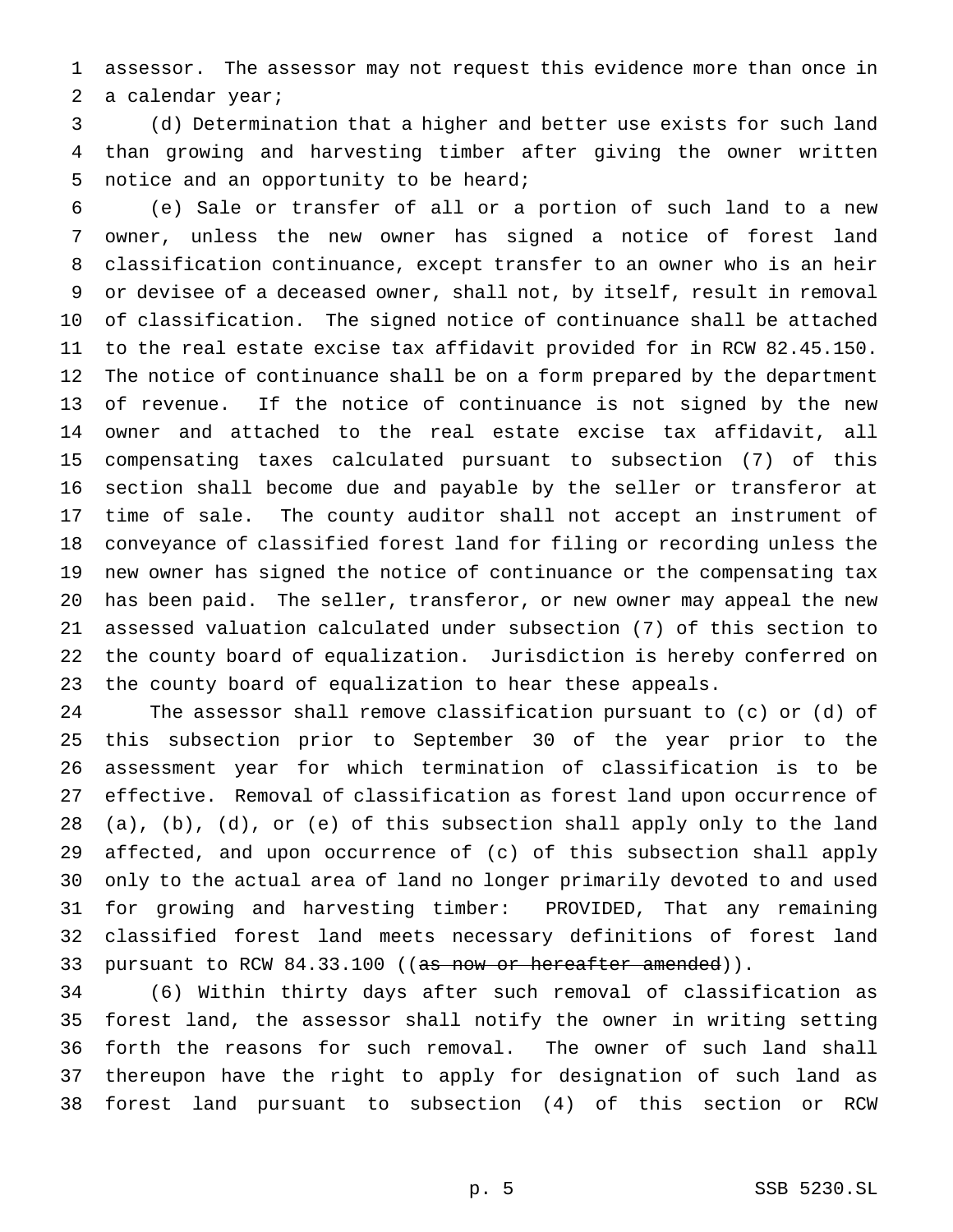84.33.130. The seller, transferor, or owner may appeal such removal to the county board of equalization.

 (7) Unless the owner successfully applies for designation of such land or unless the removal is reversed on appeal, notation of removal from classification shall immediately be made upon the assessment and tax rolls, and commencing on January 1 of the year following the year in which the assessor made such notation, such land shall be assessed on the same basis as real property is assessed generally in that 9 county. Except as provided in subsection( $(\sigma)$ ) (5)(e) ( $(\sigma)$ ), (9), or 10 (10) of this section and unless the assessor shall not have mailed notice of classification pursuant to subsection (3) of this section, a compensating tax shall be imposed which shall be due and payable to the county treasurer thirty days after the owner is notified of the amount of the compensating tax. As soon as possible, the assessor shall compute the amount of such compensating tax and mail notice to the owner of the amount thereof and the date on which payment is due. The amount of such compensating tax shall be equal to the difference, if any, between the amount of tax last levied on such land as forest land and an amount equal to the new assessed valuation of such land multiplied by the dollar rate of the last levy extended against such land, multiplied by a number, in no event greater than ten, equal to the number of years, commencing with assessment year 1975, for which such land was assessed and valued as forest land.

 (8) Compensating tax, together with applicable interest thereon, shall become a lien on such land which shall attach at the time such land is removed from classification as forest land and shall have priority to and shall be fully paid and satisfied before any recognizance, mortgage, judgment, debt, obligation or responsibility to or with which such land may become charged or liable. Such lien may be foreclosed upon expiration of the same period after delinquency and in the same manner provided by law for foreclosure of liens for delinquent real property taxes as provided in RCW 84.64.050. Any compensating tax unpaid on its due date shall thereupon become delinquent. From the date of delinquency until paid, interest shall be charged at the same rate applied by law to delinquent ad valorem property taxes.

 (9) The compensating tax specified in subsection (7) of this section shall not be imposed if the removal of classification as forest land pursuant to subsection (5) of this section resulted solely from: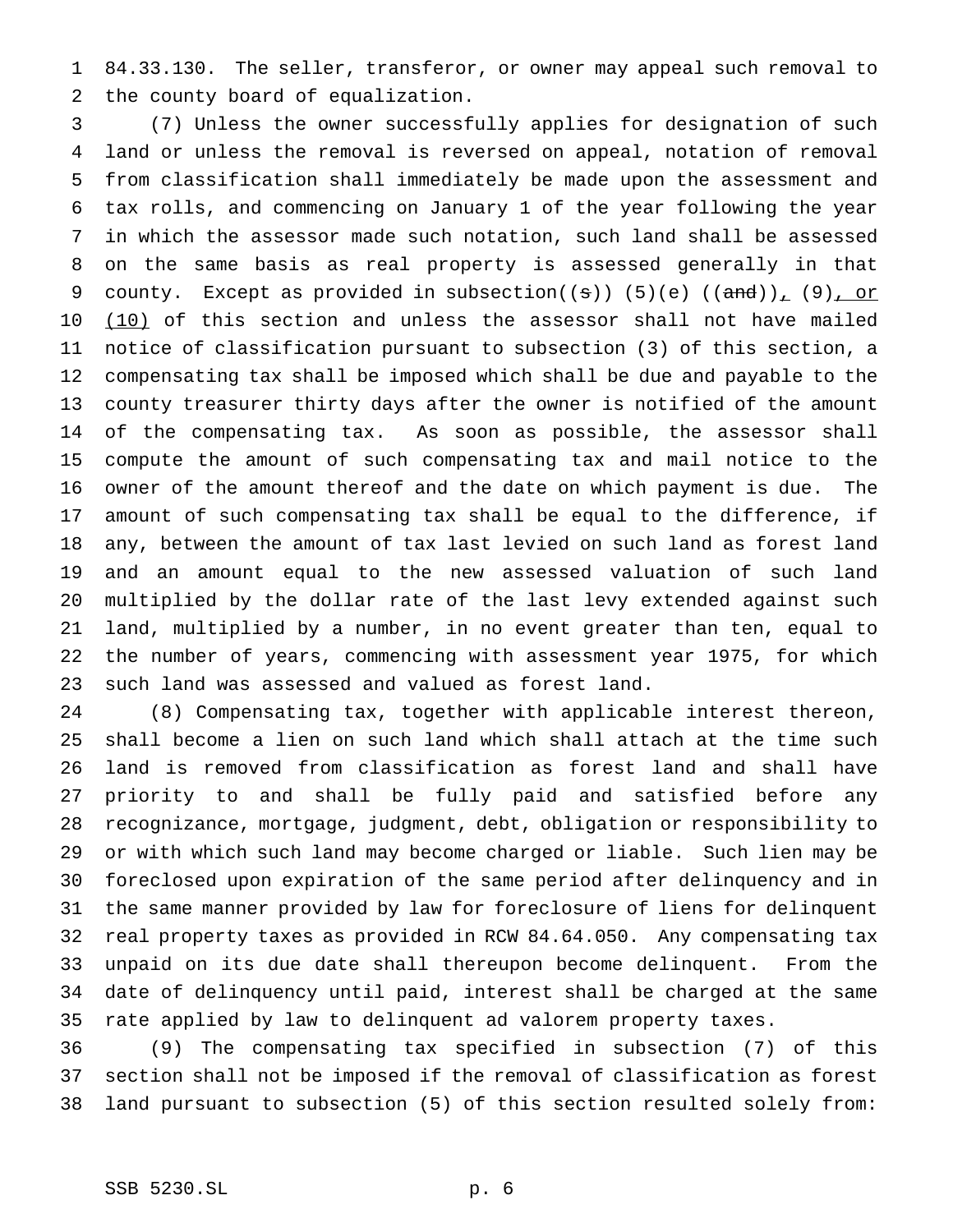(a) Transfer to a government entity in exchange for other forest land located within the state of Washington;

 (b) A taking through the exercise of the power of eminent domain, or sale or transfer to an entity having the power of eminent domain in anticipation of the exercise of such power;

 (c) A donation of fee title, development rights, or the right to harvest timber, to a government agency or organization qualified under RCW 84.34.210 and 64.04.130 for the purposes enumerated in those sections, or the sale or transfer of fee title to a governmental entity or a nonprofit nature conservancy corporation, as defined in RCW 64.04.130, exclusively for the protection and conservation of lands recommended for state natural area preserve purposes by the natural heritage council and natural heritage plan as defined in chapter 79.70 RCW: PROVIDED, That at such time as the land is not used for the purposes enumerated, the compensating tax specified in subsection (7) of this section shall be imposed upon the current owner;

 (d) The sale or transfer of fee title to the parks and recreation 18 commission for park and recreation purposes; or

 (e) Official action by an agency of the state of Washington or by the county or city within which the land is located that disallows the present use of such land.

22 (10) In a county with a population of more than one million inhabitants, the compensating tax specified in subsection (7) of this 24 section shall not be imposed if the removal of classification as forest land pursuant to subsection (5) of this section resulted solely from: (a) An action described in subsection (9) of this section; or

 (b) A transfer of a property interest to a government entity, or to a nonprofit historic preservation corporation or nonprofit nature 29 conservancy corporation, as defined in RCW 64.04.130, to protect or enhance public resources, or to preserve, maintain, improve, restore, 31 limit the future use of, or otherwise to conserve for public use or 32 enjoyment, the property interest being transferred. At such time as 33 the property interest is not used for the purposes enumerated, the 34 compensating tax shall be imposed upon the current owner.

 (11) With respect to any land that has been designated prior to May 6, 1974, pursuant to RCW 84.33.120(4) or 84.33.130, the assessor may, prior to January 1, 1975, on his or her own motion or pursuant to petition by the owner, change, without imposition of the compensating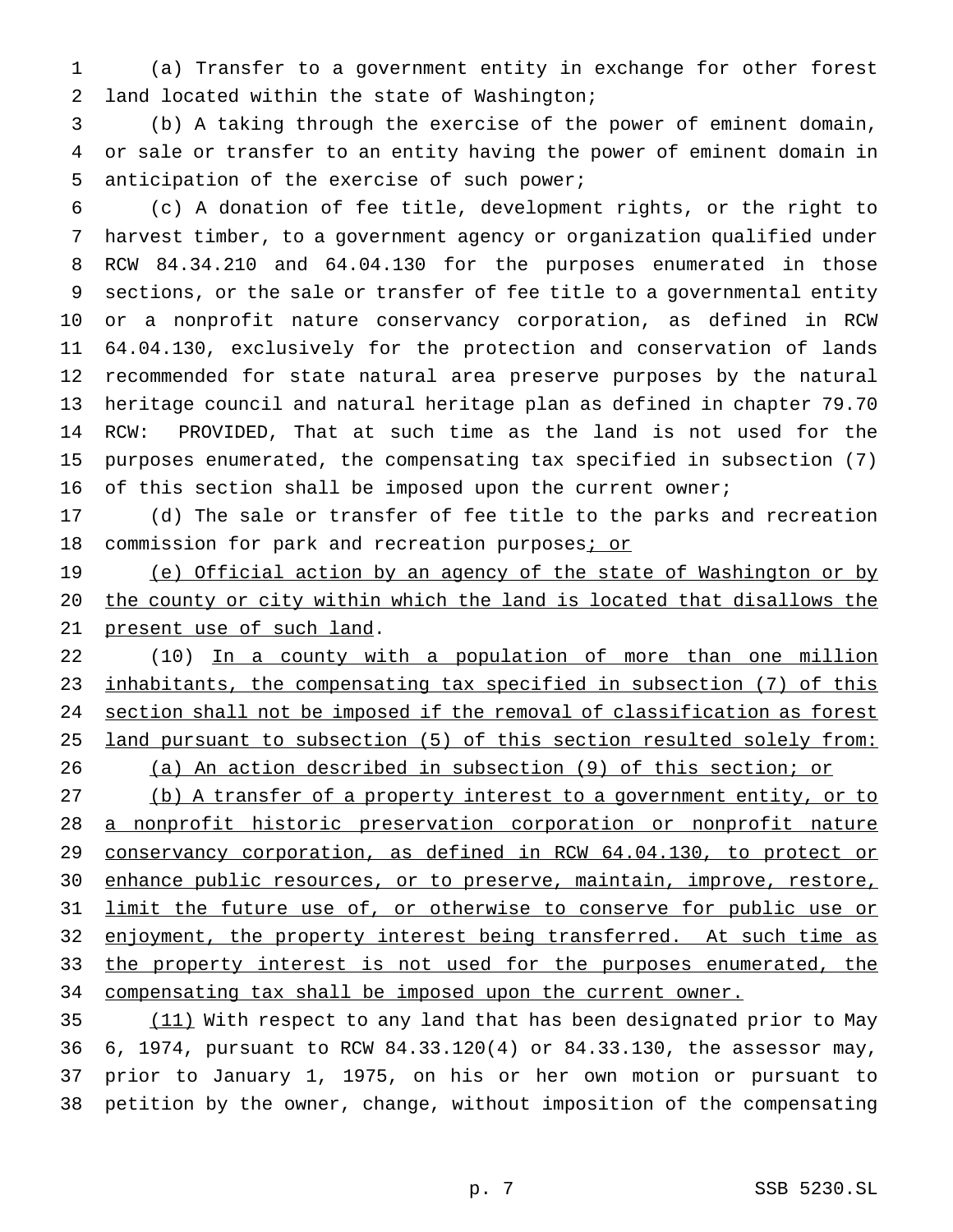tax provided under RCW 84.33.140, the status of such designated land to classified forest land.

 **Sec. 2.** RCW 84.33.140 and 1995 c 330 s 2 are each amended to read as follows:

 (1) When land has been designated as forest land pursuant to RCW 84.33.120(4) or 84.33.130, a notation of such designation shall be made each year upon the assessment and tax rolls, a copy of the notice of approval together with the legal description or assessor's tax lot numbers for such land shall, at the expense of the applicant, be filed by the assessor in the same manner as deeds are recorded, and such land shall be graded and valued pursuant to RCW 84.33.110 and 84.33.120 until removal of such designation by the assessor upon occurrence of any of the following:

(a) Receipt of notice from the owner to remove such designation;

 (b) Sale or transfer to an ownership making such land exempt from ad valorem taxation;

 (c) Sale or transfer of all or a portion of such land to a new owner, unless the new owner has signed a notice of forest land designation continuance, except transfer to an owner who is an heir or devisee of a deceased owner, shall not, by itself, result in removal of classification. The signed notice of continuance shall be attached to the real estate excise tax affidavit provided for in RCW 82.45.150. The notice of continuance shall be on a form prepared by the department of revenue. If the notice of continuance is not signed by the new owner and attached to the real estate excise tax affidavit, all compensating taxes calculated pursuant to subsection (3) of this section shall become due and payable by the seller or transferor at time of sale. The county auditor shall not accept an instrument of conveyance of designated forest land for filing or recording unless the new owner has signed the notice of continuance or the compensating tax has been paid. The seller, transferor, or new owner may appeal the new assessed valuation calculated under subsection (3) of this section to the county board of equalization. Jurisdiction is hereby conferred on the county board of equalization to hear these appeals;

 (d) Determination by the assessor, after giving the owner written notice and an opportunity to be heard, that:

 (i) Such land is no longer primarily devoted to and used for growing and harvesting timber. However, land shall not be removed from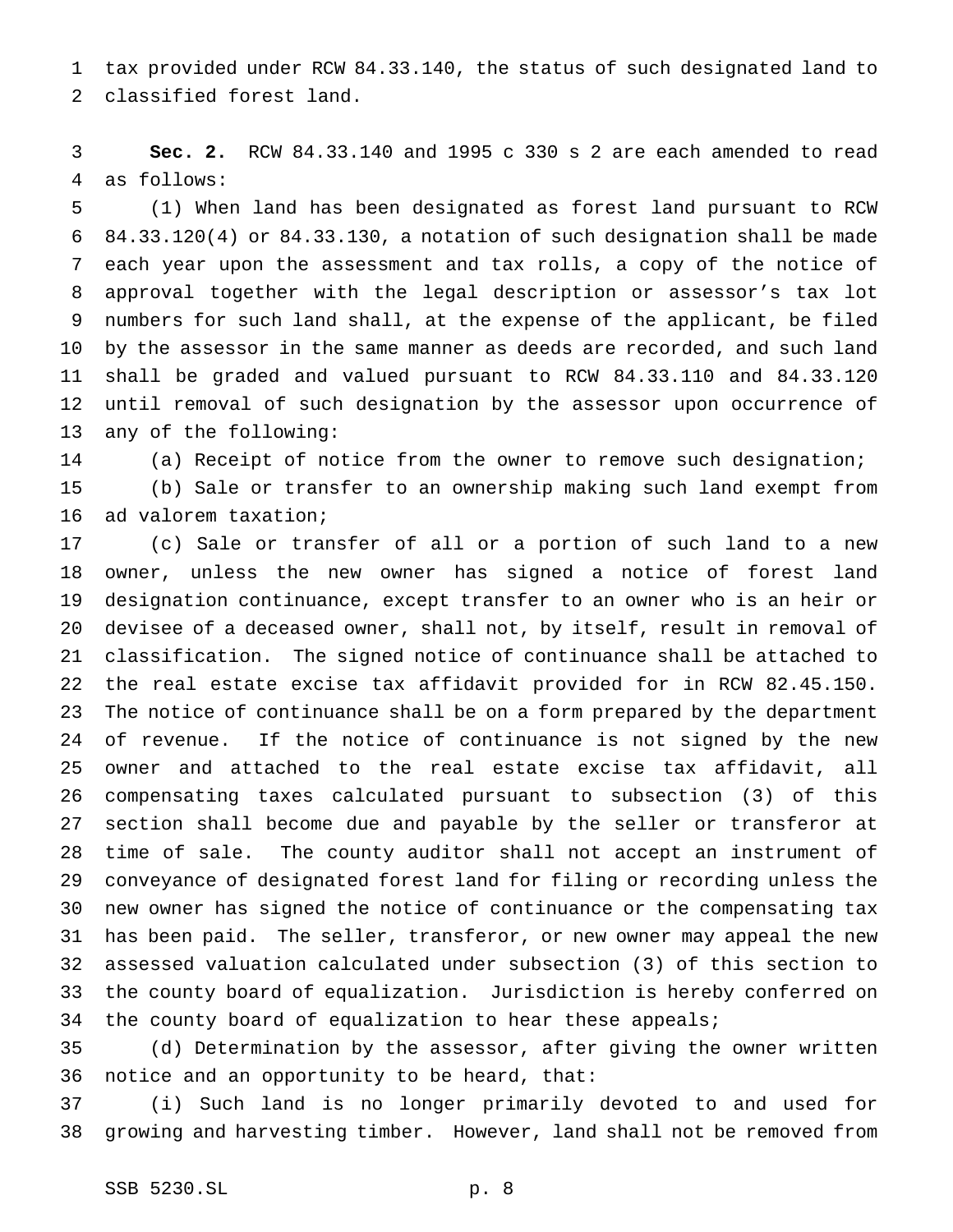designation if a governmental agency, organization, or other recipient 2 identified in subsection  $(5)$  or  $(6)$  of this section as exempt from the payment of compensating tax has manifested its intent in writing or by other official action to acquire a property interest in designated forest land by means of a transaction that qualifies for an exemption 6 under subsection (5) or  $(6)$  of this section. The governmental agency, organization, or recipient shall annually provide the assessor of the county in which the land is located reasonable evidence in writing of the intent to acquire the designated land as long as the intent continues or within sixty days of a request by the assessor. The assessor may not request this evidence more than once in a calendar year;

 (ii) The owner has failed to comply with a final administrative or judicial order with respect to a violation of the restocking, forest management, fire protection, insect and disease control and forest debris provisions of Title 76 RCW or any applicable regulations thereunder; or

 (iii) Restocking has not occurred to the extent or within the time specified in the application for designation of such land.

 Removal of designation upon occurrence of any of (a) through (c) of this subsection shall apply only to the land affected, and upon occurrence of (d) of this subsection shall apply only to the actual area of land no longer primarily devoted to and used for growing and harvesting timber, without regard to other land that may have been included in the same application and approval for designation: PROVIDED, That any remaining designated forest land meets necessary 27 definitions of forest land pursuant to RCW 84.33.100 ((as now or 28 hereafter amended)).

 (2) Within thirty days after such removal of designation of forest land, the assessor shall notify the owner in writing, setting forth the reasons for such removal. The seller, transferor, or owner may appeal such removal to the county board of equalization.

 (3) Unless the removal is reversed on appeal a copy of the notice of removal with notation of the action, if any, upon appeal, together with the legal description or assessor's tax lot numbers for the land removed from designation shall, at the expense of the applicant, be filed by the assessor in the same manner as deeds are recorded, and commencing on January 1 of the year following the year in which the assessor mailed such notice, such land shall be assessed on the same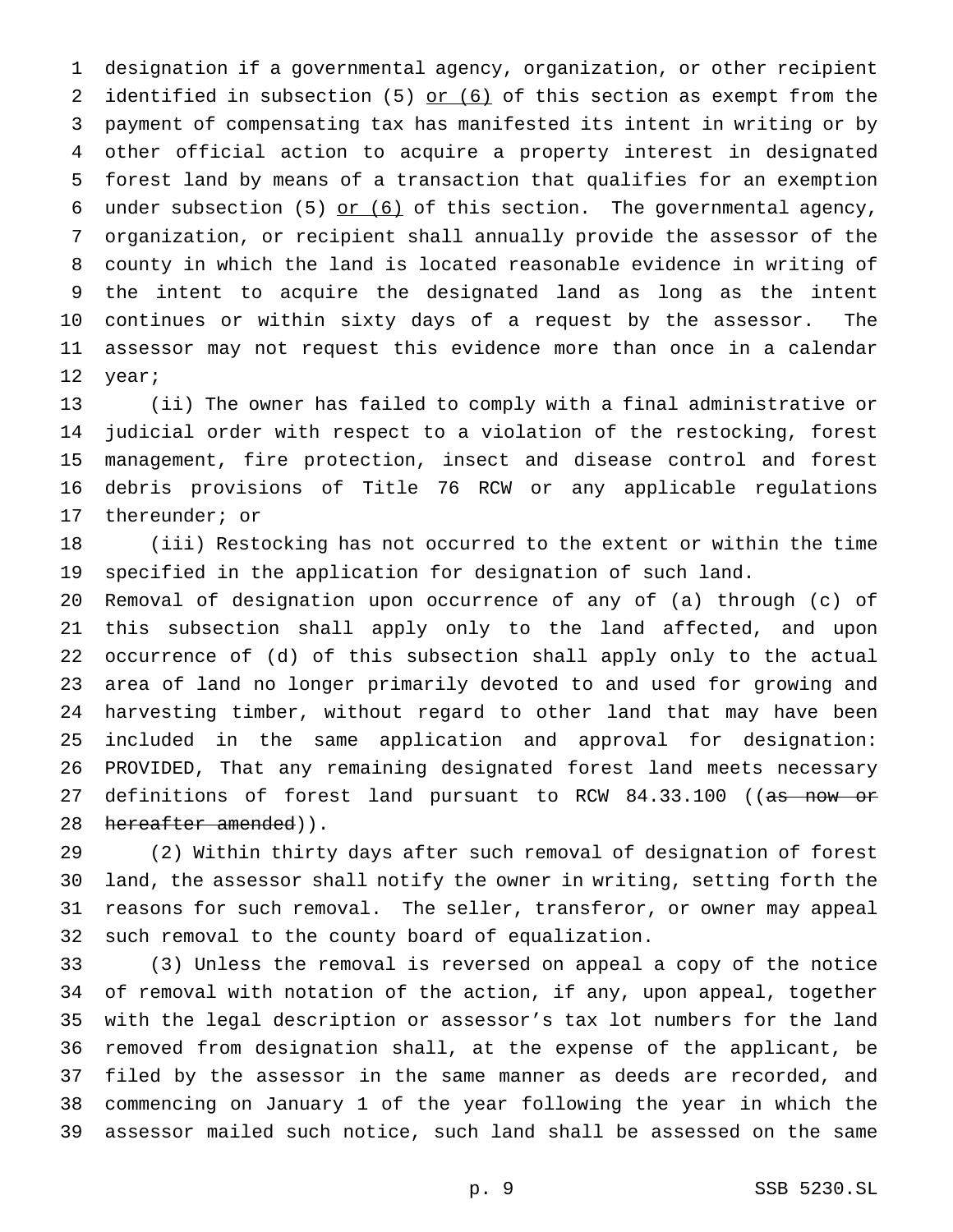basis as real property is assessed generally in that county. Except as 2 provided in subsection  $(1)(c)$ ,  $(5)$ , or  $(6)$  of this section, a compensating tax shall be imposed which shall be due and payable to the county treasurer thirty days after the owner is notified of the amount of the compensating tax. As soon as possible, the assessor shall compute the amount of such compensating tax and mail notice to the owner of the amount thereof and the date on which payment is due. The amount of such compensating tax shall be equal to the difference between the amount of tax last levied on such land as forest land and an amount equal to the new assessed valuation of such land multiplied by the dollar rate of the last levy extended against such land, multiplied by a number, in no event greater than ten, equal to the number of years for which such land was designated as forest land.

 (4) Compensating tax, together with applicable interest thereon, shall become a lien on such land which shall attach at the time such land is removed from designation as forest land and shall have priority to and shall be fully paid and satisfied before any recognizance, mortgage, judgment, debt, obligation or responsibility to or with which such land may become charged or liable. Such lien may be foreclosed upon expiration of the same period after delinquency and in the same manner provided by law for foreclosure of liens for delinquent real property taxes as provided in RCW 84.64.050. Any compensating tax unpaid on its due date shall thereupon become delinquent. From the date of delinquency until paid, interest shall be charged at the same rate applied by law to delinquent ad valorem property taxes.

 (5) The compensating tax specified in subsection (3) of this section shall not be imposed if the removal of designation pursuant to subsection (1) of this section resulted solely from:

 (a) Transfer to a government entity in exchange for other forest land located within the state of Washington;

 (b) A taking through the exercise of the power of eminent domain, or sale or transfer to an entity having the power of eminent domain in 33 anticipation of the exercise of such power;

 (c) A donation of fee title, development rights, or the right to harvest timber, to a government agency or organization qualified under RCW 84.34.210 and 64.04.130 for the purposes enumerated in those sections, or the sale or transfer of fee title to a governmental entity or a nonprofit nature conservancy corporation, as defined in RCW 64.04.130, exclusively for the protection and conservation of lands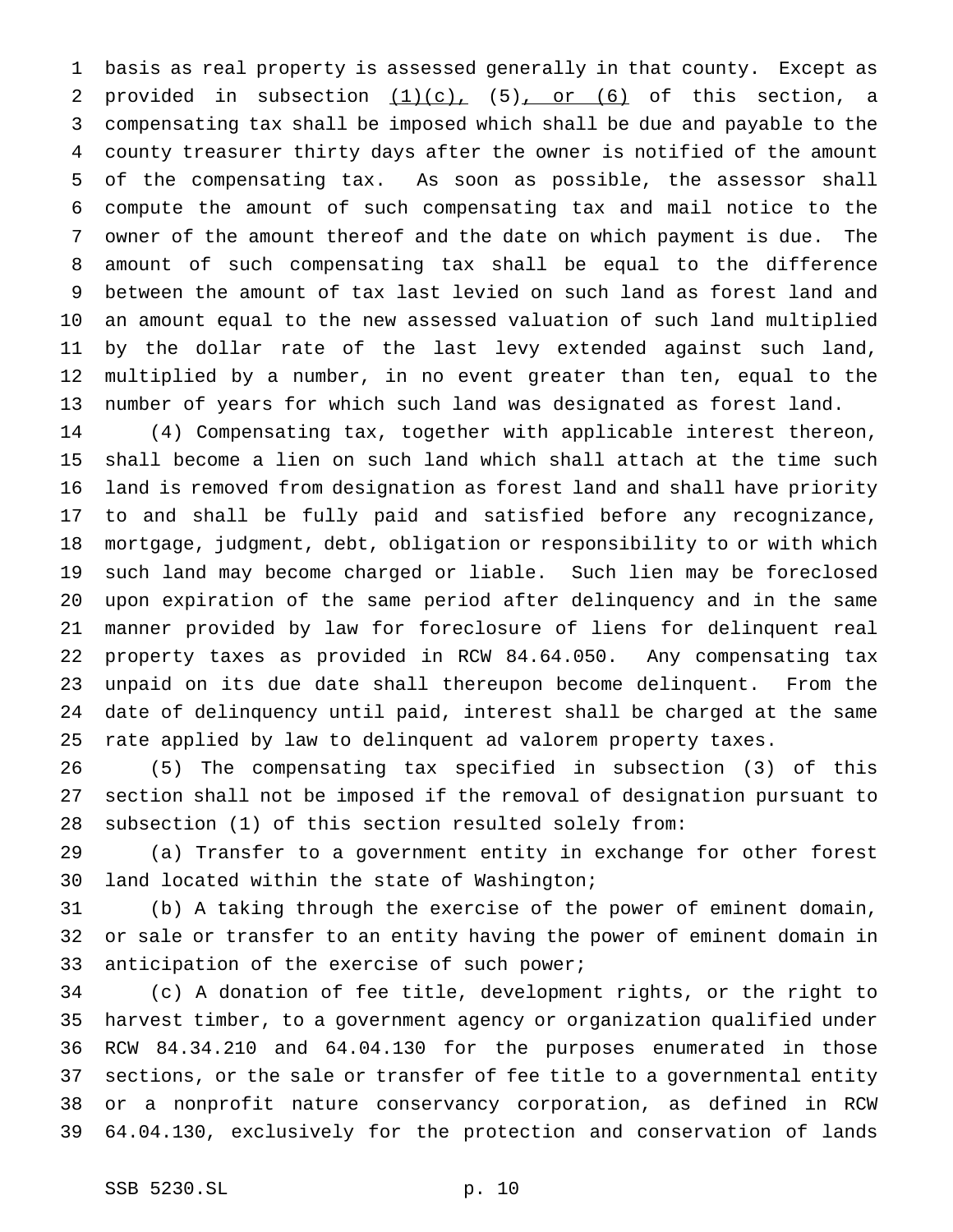recommended for state natural area preserve purposes by the natural heritage council and natural heritage plan as defined in chapter 79.70 RCW: PROVIDED, That at such time as the land is not used for the purposes enumerated, the compensating tax specified in subsection (3) of this section shall be imposed upon the current owner;

 (d) The sale or transfer of fee title to the parks and recreation 7 commission for park and recreation purposes; or

 (e) Official action by an agency of the state of Washington or by the county or city within which the land is located that disallows the 10 present use of such land.

 (6) In a county with a population of more than one million inhabitants, the compensating tax specified in subsection (3) of this section shall not be imposed if the removal of classification as forest 14 land pursuant to subsection (1) of this section resulted solely from: (a) An action described in subsection (5) of this section; or

 (b) A transfer of a property interest to a government entity, or to 17 a nonprofit historic preservation corporation or nonprofit nature conservancy corporation, as defined in RCW 64.04.130, to protect or 19 enhance public resources, or to preserve, maintain, improve, restore, 20 limit the future use of, or otherwise to conserve for public use or 21 enjoyment, the property interest being transferred. At such time as 22 the property interest is not used for the purposes enumerated, the compensating tax shall be imposed upon the current owner.

 **Sec. 3.** RCW 84.33.145 and 1992 c 69 s 3 are each amended to read as follows:

 (1) If no later than thirty days after removal of classification or designation the owner applies for classification under RCW 84.34.020 (1), (2), or (3), then the classified or designated forest land shall not be considered removed from classification or designation for purposes of the compensating tax under RCW 84.33.120 or 84.33.140 until the application for current use classification under RCW 84.34.030 is denied or the property is removed from designation under RCW 84.34.108. Upon removal from designation under RCW 84.34.108, the amount of compensating tax due under this chapter shall be equal to:

 (a) The difference, if any, between the amount of tax last levied on such land as forest land and an amount equal to the new assessed valuation of such land when removed from designation under RCW